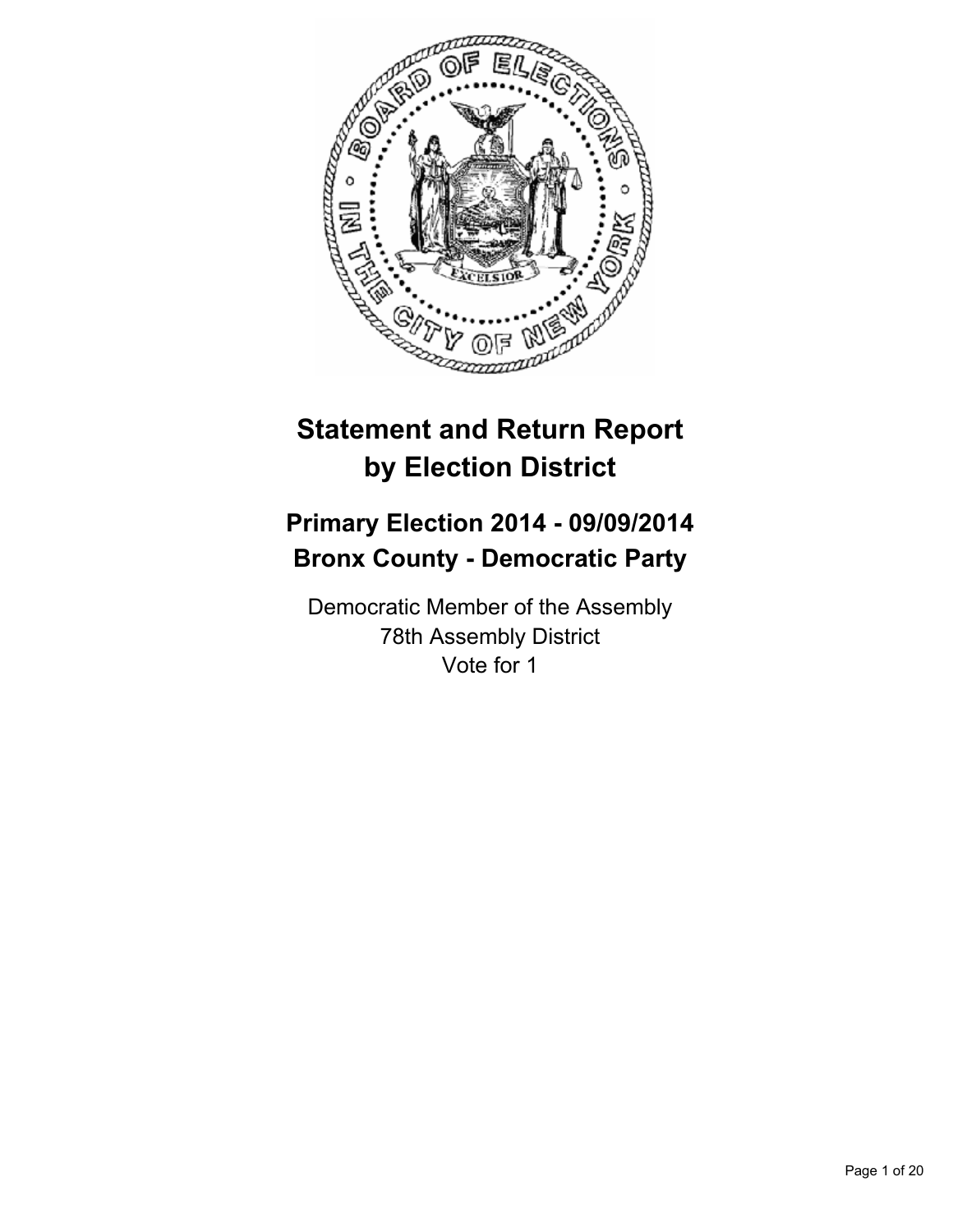

| <b>PUBLIC COUNTER</b>                                    | 57 |
|----------------------------------------------------------|----|
| <b>EMERGENCY</b>                                         | 0  |
| ABSENTEE/MILITARY                                        | 1  |
| <b>FEDERAL</b>                                           | 0  |
| <b>AFFIDAVIT</b>                                         |    |
| <b>Total Ballots</b>                                     | 59 |
| Less - Inapplicable Federal/Special Presidential Ballots | 0  |
| <b>Total Applicable Ballots</b>                          | 59 |
| FERNANDO P. TIRADO                                       | 5  |
| <b>JOSE RIVERA</b>                                       | 47 |
| CLEVELAND EDWARDS (WRITE-IN)                             |    |
| <b>Total Votes</b>                                       | 53 |
| Unrecorded                                               | 6  |

# **002/78**

| <b>PUBLIC COUNTER</b>                                    | 106            |
|----------------------------------------------------------|----------------|
| <b>EMERGENCY</b>                                         | 0              |
| ABSENTEE/MILITARY                                        | $\overline{2}$ |
| <b>FEDERAL</b>                                           | 0              |
| <b>AFFIDAVIT</b>                                         | 0              |
| <b>Total Ballots</b>                                     | 108            |
| Less - Inapplicable Federal/Special Presidential Ballots | 0              |
| <b>Total Applicable Ballots</b>                          | 108            |
| FERNANDO P. TIRADO                                       | 13             |
| <b>JOSE RIVERA</b>                                       | 82             |
| UNATTRIBUTABLE WRITE-IN (WRITE-IN)                       | 1              |
| <b>Total Votes</b>                                       | 96             |
| Unrecorded                                               | 12             |

| PUBLIC COUNTER                                           | 44 |
|----------------------------------------------------------|----|
| <b>EMERGENCY</b>                                         | 0  |
| ABSENTEE/MILITARY                                        | 2  |
| <b>FEDERAL</b>                                           | 0  |
| AFFIDAVIT                                                | 0  |
| <b>Total Ballots</b>                                     | 46 |
| Less - Inapplicable Federal/Special Presidential Ballots | 0  |
| <b>Total Applicable Ballots</b>                          | 46 |
| FERNANDO P. TIRADO                                       | 8  |
| <b>JOSE RIVERA</b>                                       | 32 |
| <b>Total Votes</b>                                       | 40 |
| Unrecorded                                               | 6  |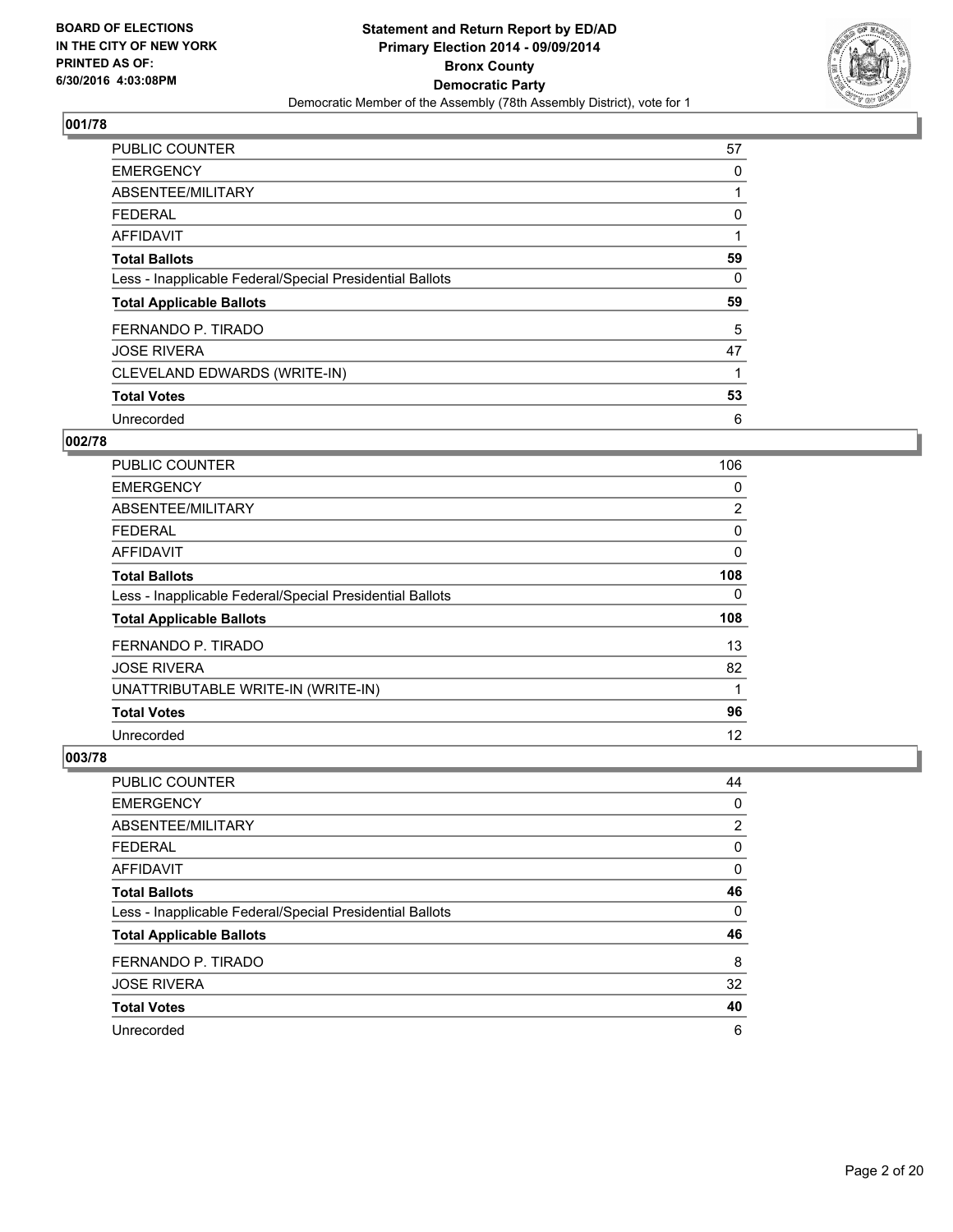

| PUBLIC COUNTER                                           | 71 |
|----------------------------------------------------------|----|
| <b>EMERGENCY</b>                                         | 0  |
| ABSENTEE/MILITARY                                        | 4  |
| <b>FEDERAL</b>                                           | 0  |
| <b>AFFIDAVIT</b>                                         | 3  |
| <b>Total Ballots</b>                                     | 78 |
| Less - Inapplicable Federal/Special Presidential Ballots | 0  |
| <b>Total Applicable Ballots</b>                          | 78 |
| FERNANDO P. TIRADO                                       | 14 |
| <b>JOSE RIVERA</b>                                       | 60 |
| <b>Total Votes</b>                                       | 74 |
| Unrecorded                                               | 4  |

#### **005/78**

| <b>PUBLIC COUNTER</b>                                    | 78 |
|----------------------------------------------------------|----|
| <b>EMERGENCY</b>                                         | 0  |
| ABSENTEE/MILITARY                                        | 0  |
| <b>FEDERAL</b>                                           | 0  |
| AFFIDAVIT                                                | 0  |
| <b>Total Ballots</b>                                     | 78 |
| Less - Inapplicable Federal/Special Presidential Ballots | 0  |
| <b>Total Applicable Ballots</b>                          | 78 |
| FERNANDO P. TIRADO                                       | 9  |
| <b>JOSE RIVERA</b>                                       | 62 |
| UNATTRIBUTABLE WRITE-IN (WRITE-IN)                       |    |
| <b>Total Votes</b>                                       | 72 |
| Unrecorded                                               | 6  |

| <b>PUBLIC COUNTER</b>                                    | 102 |
|----------------------------------------------------------|-----|
| <b>EMERGENCY</b>                                         | 0   |
| ABSENTEE/MILITARY                                        | 2   |
| <b>FEDERAL</b>                                           | 0   |
| AFFIDAVIT                                                | 2   |
| <b>Total Ballots</b>                                     | 106 |
| Less - Inapplicable Federal/Special Presidential Ballots | 0   |
| <b>Total Applicable Ballots</b>                          | 106 |
| FERNANDO P. TIRADO                                       | 14  |
| <b>JOSE RIVERA</b>                                       | 85  |
| <b>Total Votes</b>                                       | 99  |
| Unrecorded                                               | 7   |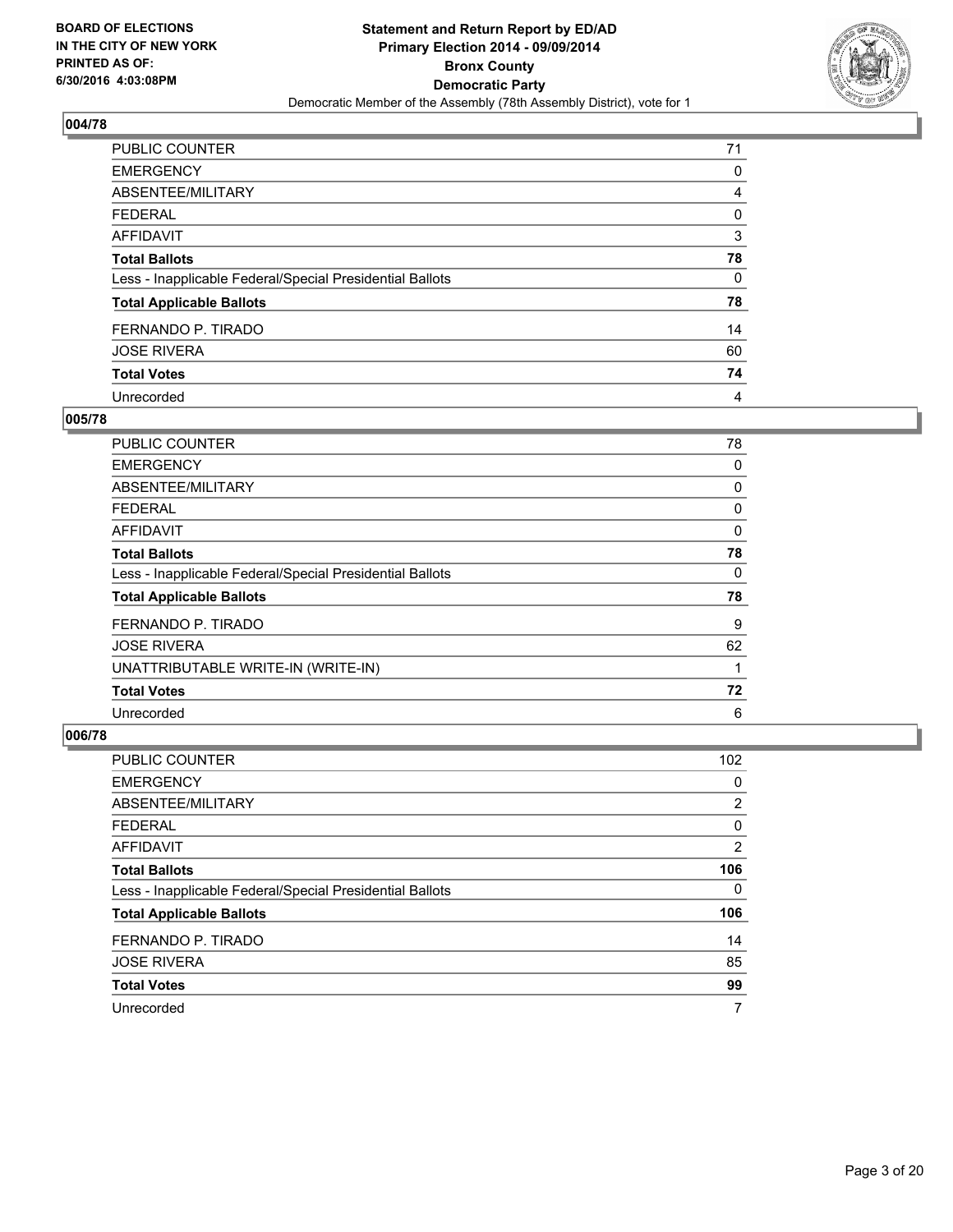

| PUBLIC COUNTER                                           | 20 |
|----------------------------------------------------------|----|
| <b>EMERGENCY</b>                                         | 0  |
| ABSENTEE/MILITARY                                        |    |
| <b>FEDERAL</b>                                           | 0  |
| <b>AFFIDAVIT</b>                                         | 0  |
| <b>Total Ballots</b>                                     | 27 |
| Less - Inapplicable Federal/Special Presidential Ballots | 0  |
| <b>Total Applicable Ballots</b>                          | 27 |
| FERNANDO P. TIRADO                                       |    |
| <b>JOSE RIVERA</b>                                       | 25 |
| <b>Total Votes</b>                                       | 26 |
| Unrecorded                                               |    |

#### **008/78**

| PUBLIC COUNTER                                           | 22             |
|----------------------------------------------------------|----------------|
| <b>EMERGENCY</b>                                         | 0              |
| ABSENTEE/MILITARY                                        | $\overline{2}$ |
| <b>FEDERAL</b>                                           | 0              |
| AFFIDAVIT                                                | 0              |
| <b>Total Ballots</b>                                     | 24             |
| Less - Inapplicable Federal/Special Presidential Ballots | 0              |
| <b>Total Applicable Ballots</b>                          | 24             |
| FERNANDO P. TIRADO                                       | 3              |
| <b>JOSE RIVERA</b>                                       | 17             |
| UNATTRIBUTABLE WRITE-IN (WRITE-IN)                       |                |
| <b>Total Votes</b>                                       | 21             |
| Unrecorded                                               | 3              |

| PUBLIC COUNTER                                           | 74 |
|----------------------------------------------------------|----|
| <b>EMERGENCY</b>                                         | 0  |
| ABSENTEE/MILITARY                                        | 2  |
| <b>FEDERAL</b>                                           | 0  |
| AFFIDAVIT                                                | 0  |
| <b>Total Ballots</b>                                     | 76 |
| Less - Inapplicable Federal/Special Presidential Ballots | 0  |
| <b>Total Applicable Ballots</b>                          | 76 |
| FERNANDO P. TIRADO                                       | 16 |
| <b>JOSE RIVERA</b>                                       | 54 |
| <b>Total Votes</b>                                       | 70 |
| Unrecorded                                               | 6  |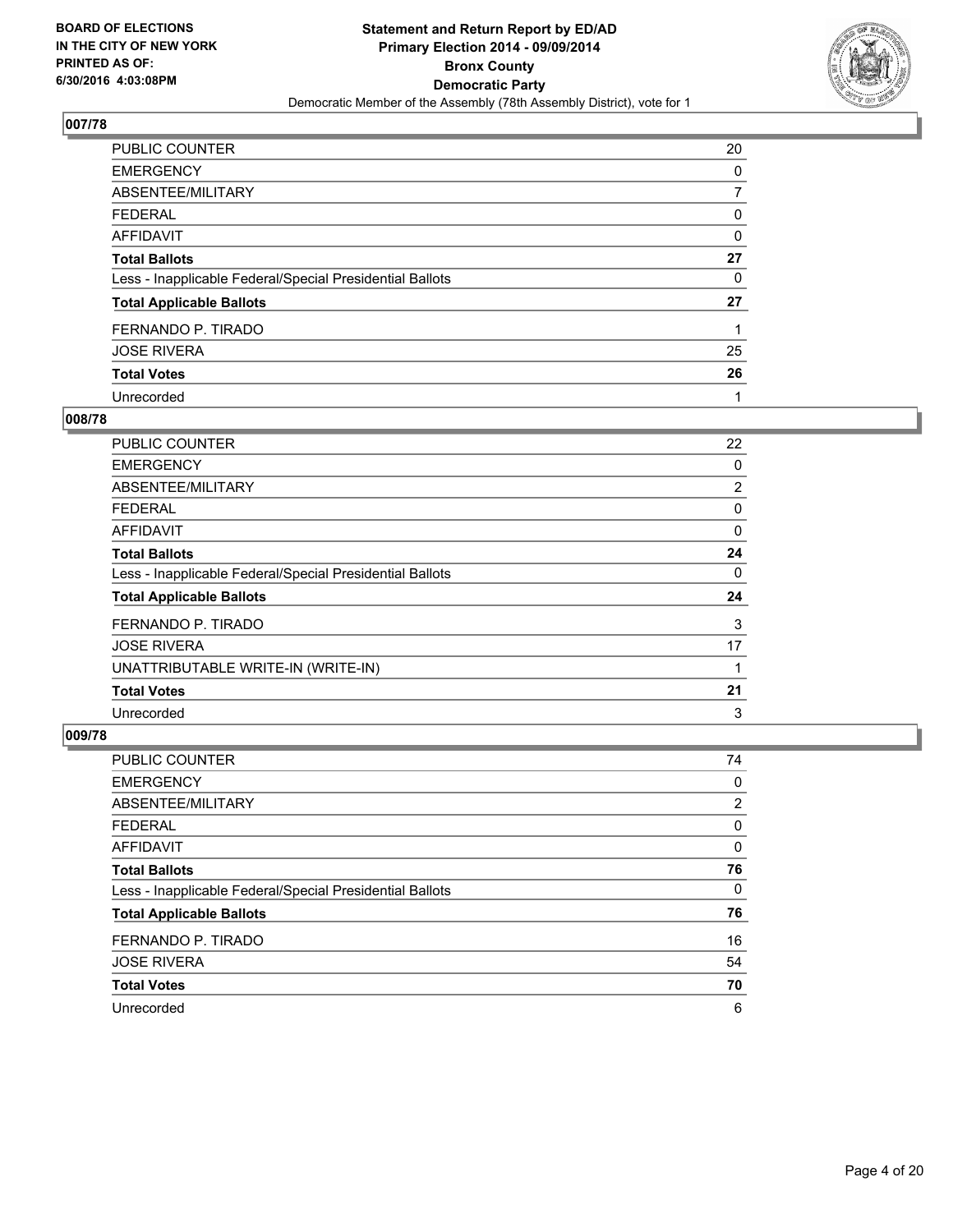

| PUBLIC COUNTER                                           | 67 |
|----------------------------------------------------------|----|
| <b>EMERGENCY</b>                                         | 0  |
| ABSENTEE/MILITARY                                        | 3  |
| <b>FEDERAL</b>                                           | 0  |
| <b>AFFIDAVIT</b>                                         |    |
| <b>Total Ballots</b>                                     | 71 |
| Less - Inapplicable Federal/Special Presidential Ballots | 0  |
| <b>Total Applicable Ballots</b>                          | 71 |
| FERNANDO P. TIRADO                                       | 16 |
| <b>JOSE RIVERA</b>                                       | 49 |
| <b>Total Votes</b>                                       | 65 |
| Unrecorded                                               | 6  |

#### **011/78**

| PUBLIC COUNTER                                           | 44 |
|----------------------------------------------------------|----|
| <b>EMERGENCY</b>                                         | 0  |
| ABSENTEE/MILITARY                                        | 3  |
| <b>FEDERAL</b>                                           | 0  |
| <b>AFFIDAVIT</b>                                         | 0  |
| <b>Total Ballots</b>                                     | 47 |
| Less - Inapplicable Federal/Special Presidential Ballots | 0  |
| <b>Total Applicable Ballots</b>                          | 47 |
| FERNANDO P. TIRADO                                       | 5  |
| <b>JOSE RIVERA</b>                                       | 40 |
| <b>Total Votes</b>                                       | 45 |
| Unrecorded                                               | 2  |
|                                                          |    |

| PUBLIC COUNTER                                           | 91             |
|----------------------------------------------------------|----------------|
| <b>EMERGENCY</b>                                         | 0              |
| ABSENTEE/MILITARY                                        | $\overline{2}$ |
| <b>FEDERAL</b>                                           | 0              |
| <b>AFFIDAVIT</b>                                         |                |
| <b>Total Ballots</b>                                     | 94             |
| Less - Inapplicable Federal/Special Presidential Ballots | 0              |
| <b>Total Applicable Ballots</b>                          | 94             |
| FERNANDO P. TIRADO                                       | 13             |
| <b>JOSE RIVERA</b>                                       | 73             |
| <b>Total Votes</b>                                       | 86             |
| Unrecorded                                               | 8              |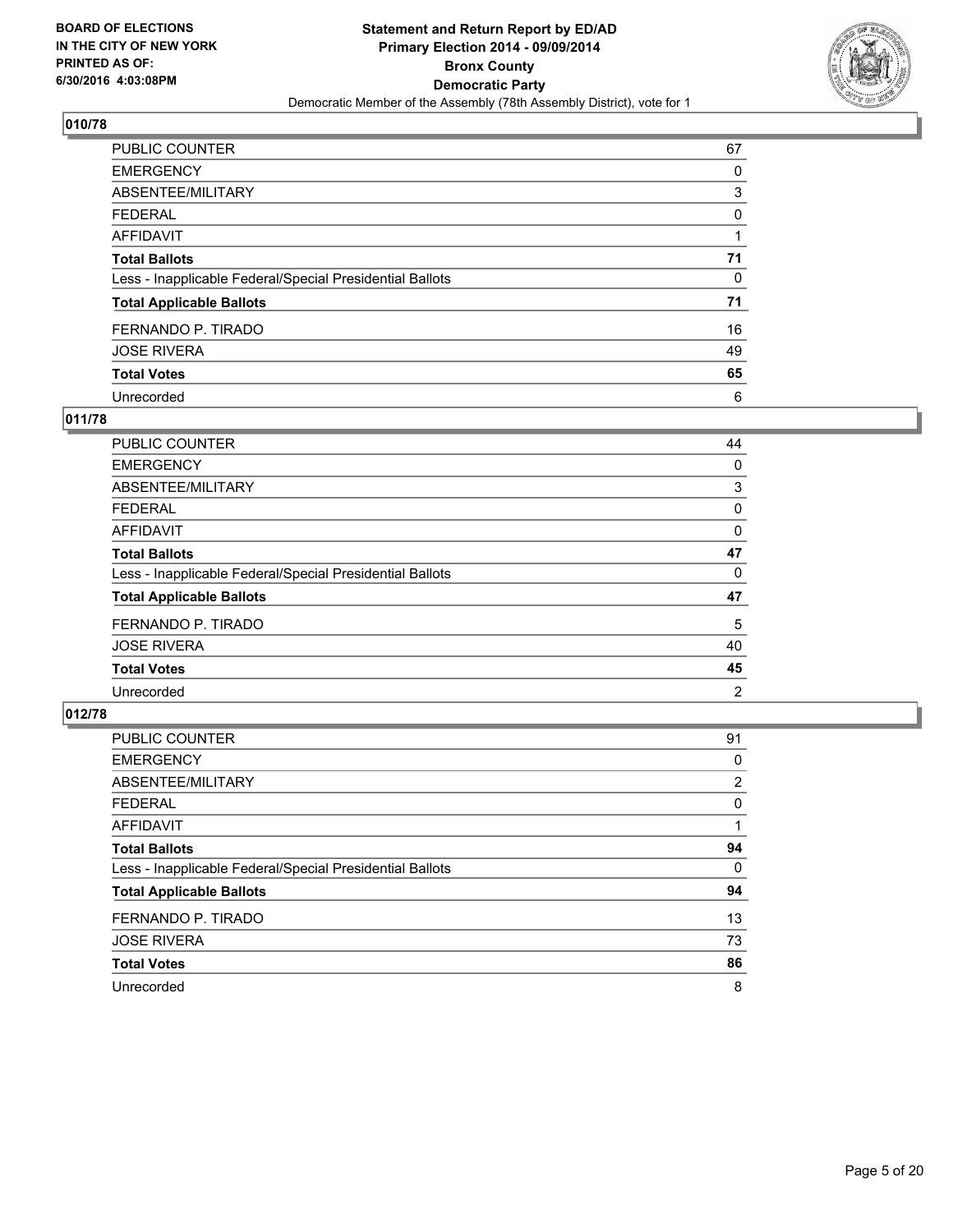

| <b>PUBLIC COUNTER</b>                                    | 72             |
|----------------------------------------------------------|----------------|
| <b>EMERGENCY</b>                                         | 0              |
| ABSENTEE/MILITARY                                        | $\overline{2}$ |
| <b>FEDERAL</b>                                           | 0              |
| AFFIDAVIT                                                | 0              |
| <b>Total Ballots</b>                                     | 74             |
| Less - Inapplicable Federal/Special Presidential Ballots | 0              |
| <b>Total Applicable Ballots</b>                          | 74             |
| FERNANDO P. TIRADO                                       | 18             |
| <b>JOSE RIVERA</b>                                       | 51             |
| VICTOR PICHARDO (WRITE-IN)                               | $\overline{2}$ |
| <b>Total Votes</b>                                       | 71             |
| Unrecorded                                               | 3              |

# **014/78**

| PUBLIC COUNTER                                           | 49 |
|----------------------------------------------------------|----|
| <b>EMERGENCY</b>                                         | 0  |
| ABSENTEE/MILITARY                                        | 2  |
| <b>FEDERAL</b>                                           | 0  |
| <b>AFFIDAVIT</b>                                         |    |
| <b>Total Ballots</b>                                     | 52 |
| Less - Inapplicable Federal/Special Presidential Ballots | 0  |
| <b>Total Applicable Ballots</b>                          | 52 |
| FERNANDO P. TIRADO                                       | 8  |
| <b>JOSE RIVERA</b>                                       | 39 |
| <b>Total Votes</b>                                       | 47 |
| Unrecorded                                               | 5  |

| PUBLIC COUNTER                                           | 24 |
|----------------------------------------------------------|----|
| <b>EMERGENCY</b>                                         | 0  |
| ABSENTEE/MILITARY                                        |    |
| <b>FEDERAL</b>                                           | 0  |
| AFFIDAVIT                                                | 0  |
| <b>Total Ballots</b>                                     | 25 |
| Less - Inapplicable Federal/Special Presidential Ballots | 0  |
| <b>Total Applicable Ballots</b>                          | 25 |
| FERNANDO P. TIRADO                                       | 10 |
| <b>JOSE RIVERA</b>                                       | 12 |
| <b>Total Votes</b>                                       | 22 |
| Unrecorded                                               | 3  |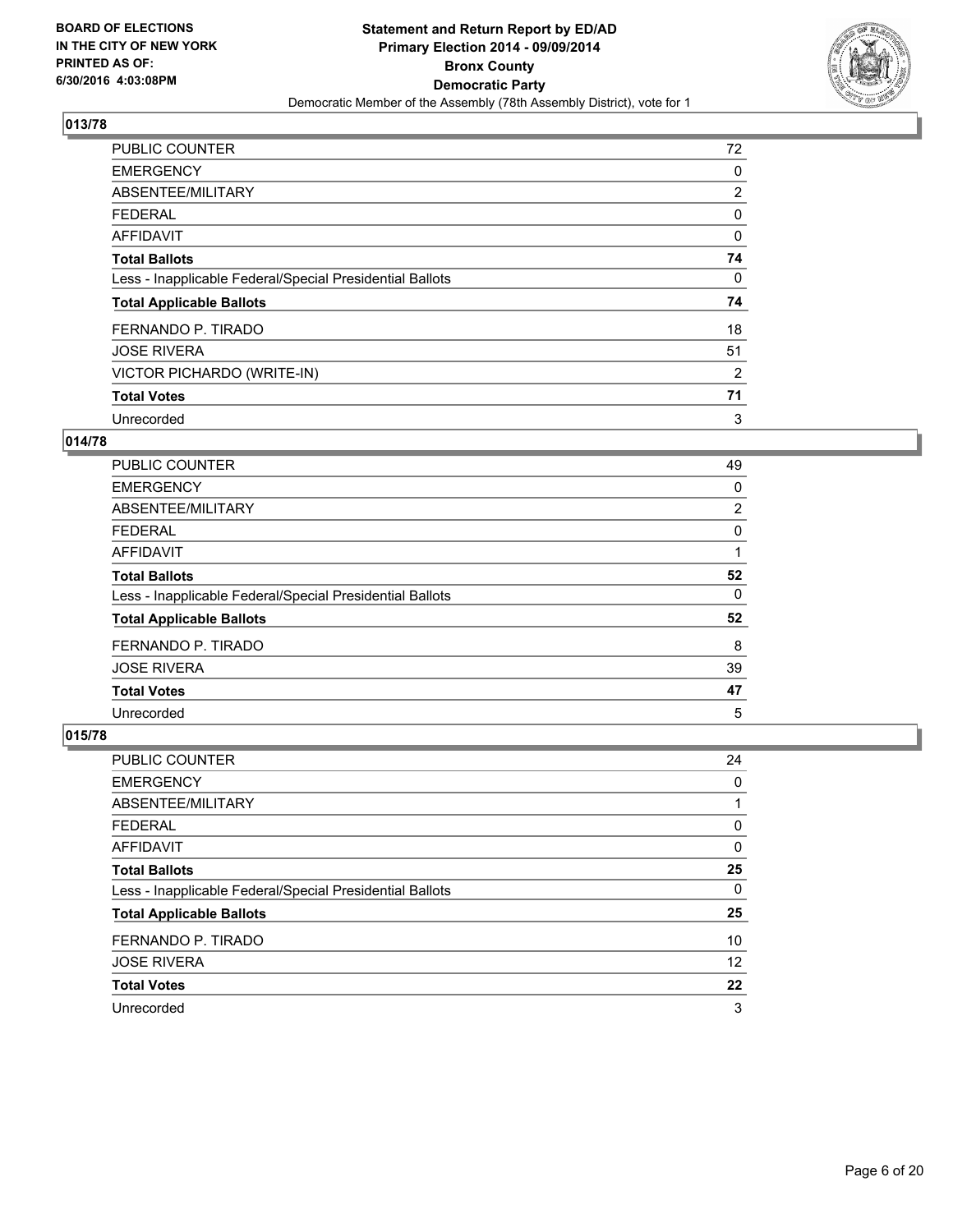

| <b>PUBLIC COUNTER</b>                                    | 51             |
|----------------------------------------------------------|----------------|
| <b>EMERGENCY</b>                                         | 0              |
| ABSENTEE/MILITARY                                        | $\overline{2}$ |
| <b>FEDERAL</b>                                           | 0              |
| <b>AFFIDAVIT</b>                                         | 2              |
| <b>Total Ballots</b>                                     | 55             |
| Less - Inapplicable Federal/Special Presidential Ballots | 0              |
| <b>Total Applicable Ballots</b>                          | 55             |
| FERNANDO P. TIRADO                                       | 15             |
| <b>JOSE RIVERA</b>                                       | 32             |
| UNATTRIBUTABLE WRITE-IN (WRITE-IN)                       | 2              |
| <b>Total Votes</b>                                       | 49             |
| Unrecorded                                               | 6              |

## **017/78**

| <b>PUBLIC COUNTER</b>                                    | 34 |
|----------------------------------------------------------|----|
| <b>EMERGENCY</b>                                         | 0  |
| ABSENTEE/MILITARY                                        | 0  |
| <b>FEDERAL</b>                                           | 0  |
| AFFIDAVIT                                                | 0  |
| <b>Total Ballots</b>                                     | 34 |
| Less - Inapplicable Federal/Special Presidential Ballots | 0  |
| <b>Total Applicable Ballots</b>                          | 34 |
| FERNANDO P. TIRADO                                       | 3  |
| <b>JOSE RIVERA</b>                                       | 27 |
| <b>Total Votes</b>                                       | 30 |
| Unrecorded                                               | 4  |

| PUBLIC COUNTER                                           | 53 |
|----------------------------------------------------------|----|
| <b>EMERGENCY</b>                                         | 0  |
| ABSENTEE/MILITARY                                        |    |
| <b>FEDERAL</b>                                           | 0  |
| AFFIDAVIT                                                | 3  |
| <b>Total Ballots</b>                                     | 57 |
| Less - Inapplicable Federal/Special Presidential Ballots | 0  |
| <b>Total Applicable Ballots</b>                          | 57 |
| FERNANDO P. TIRADO                                       | 20 |
| <b>JOSE RIVERA</b>                                       | 34 |
| <b>Total Votes</b>                                       | 54 |
| Unrecorded                                               | 3  |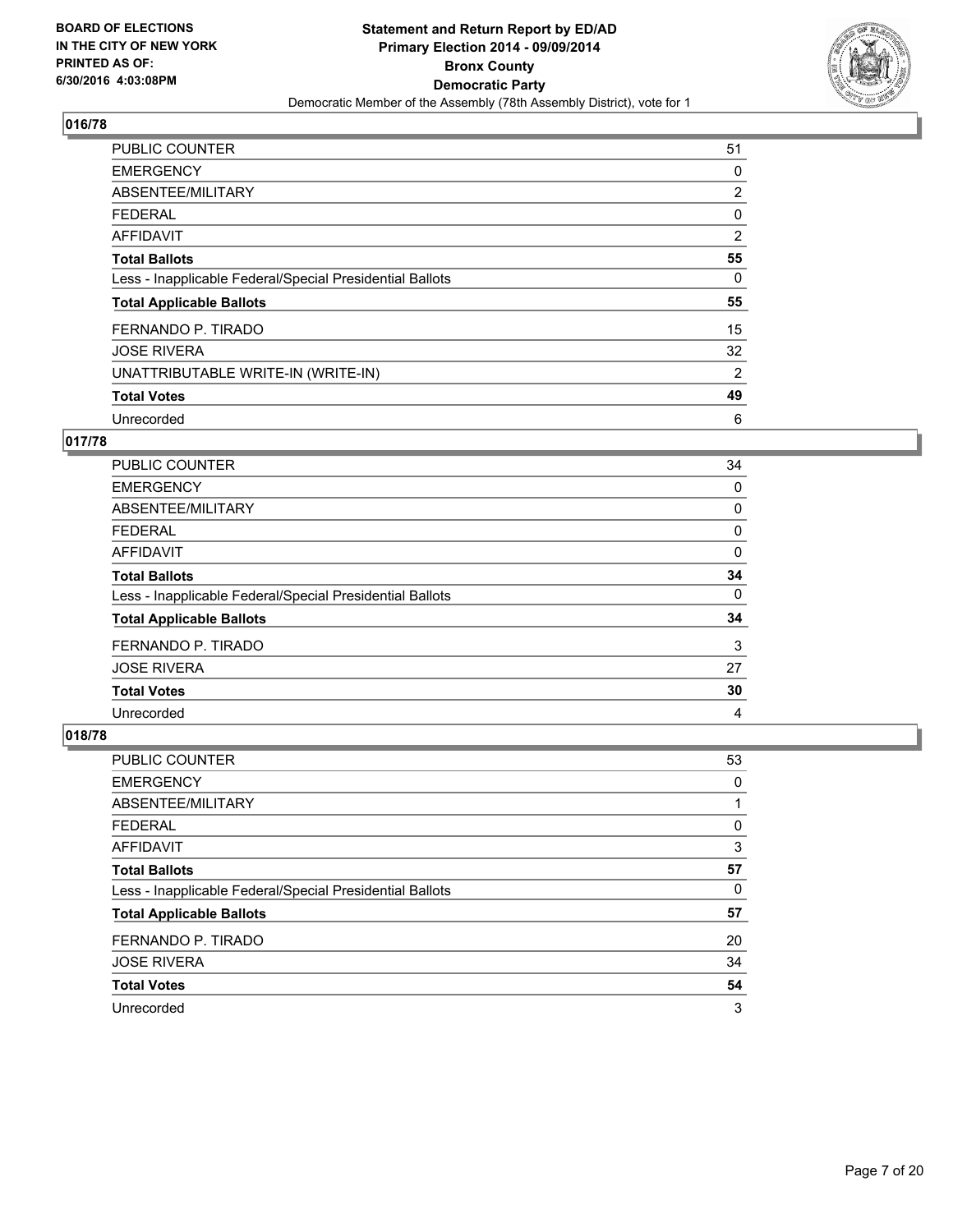

| <b>PUBLIC COUNTER</b>                                    | 42 |
|----------------------------------------------------------|----|
| <b>EMERGENCY</b>                                         | 0  |
| ABSENTEE/MILITARY                                        | 2  |
| <b>FEDERAL</b>                                           | 0  |
| <b>AFFIDAVIT</b>                                         | 1  |
| <b>Total Ballots</b>                                     | 45 |
| Less - Inapplicable Federal/Special Presidential Ballots | 0  |
| <b>Total Applicable Ballots</b>                          | 45 |
| FERNANDO P. TIRADO                                       | 5  |
| <b>JOSE RIVERA</b>                                       | 36 |
| HECTOR RAMIREZ (WRITE-IN)                                | 1  |
| <b>Total Votes</b>                                       | 42 |
| Unrecorded                                               | 3  |

## **020/78**

| <b>PUBLIC COUNTER</b>                                    | 57 |
|----------------------------------------------------------|----|
| <b>EMERGENCY</b>                                         | 0  |
| ABSENTEE/MILITARY                                        | 2  |
| <b>FEDERAL</b>                                           | 0  |
| AFFIDAVIT                                                | 2  |
| <b>Total Ballots</b>                                     | 61 |
| Less - Inapplicable Federal/Special Presidential Ballots | 0  |
| <b>Total Applicable Ballots</b>                          | 61 |
| FERNANDO P. TIRADO                                       | 10 |
| <b>JOSE RIVERA</b>                                       | 45 |
| <b>Total Votes</b>                                       | 55 |
| Unrecorded                                               | 6  |

| <b>PUBLIC COUNTER</b>                                    | 65 |
|----------------------------------------------------------|----|
| <b>EMERGENCY</b>                                         | 0  |
| ABSENTEE/MILITARY                                        | 3  |
| <b>FEDERAL</b>                                           | 0  |
| AFFIDAVIT                                                |    |
| <b>Total Ballots</b>                                     | 69 |
| Less - Inapplicable Federal/Special Presidential Ballots | 0  |
| <b>Total Applicable Ballots</b>                          | 69 |
| FERNANDO P. TIRADO                                       | 13 |
| <b>JOSE RIVERA</b>                                       | 49 |
| UNATTRIBUTABLE WRITE-IN (WRITE-IN)                       |    |
| <b>Total Votes</b>                                       | 63 |
| Unrecorded                                               | 6  |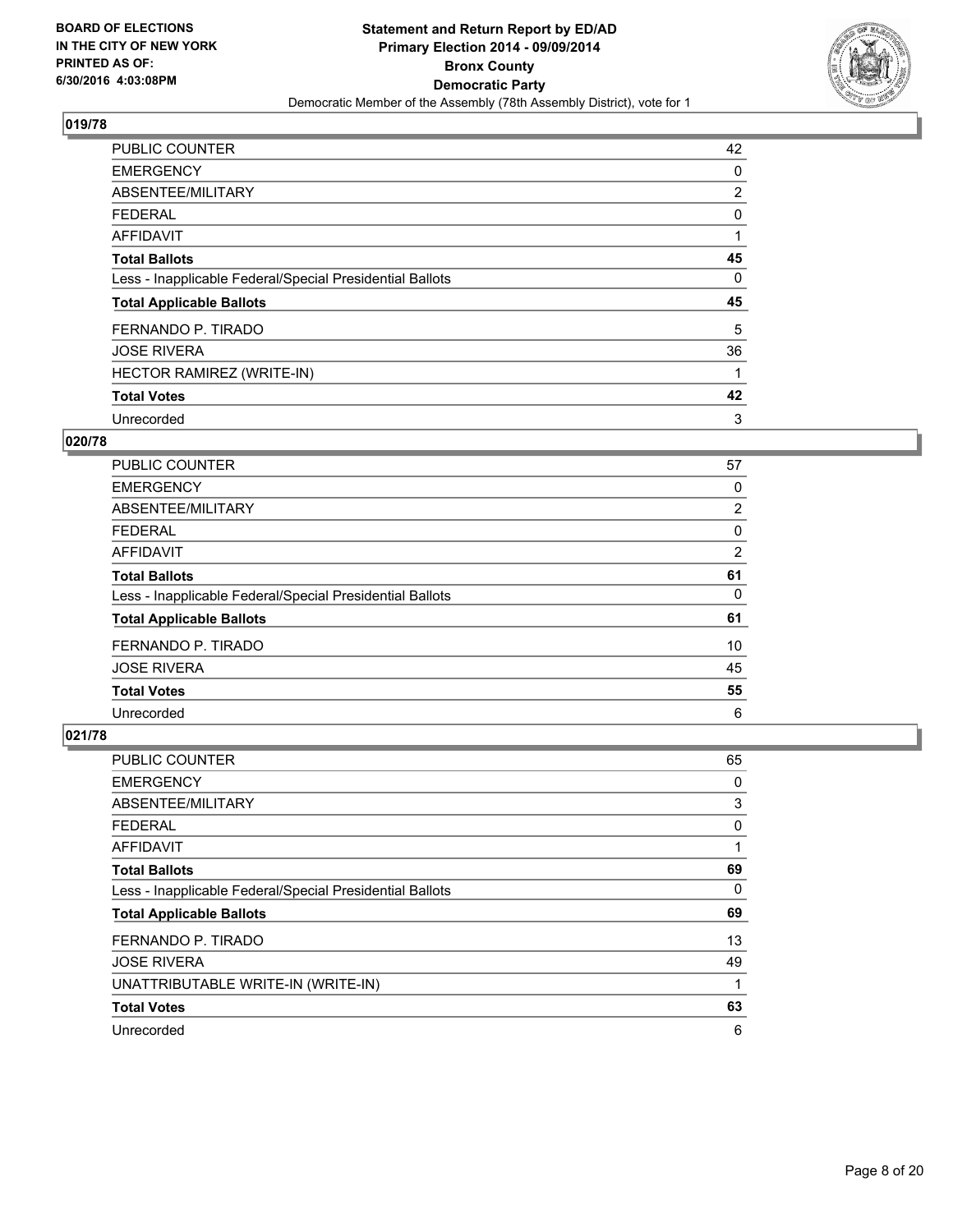

| PUBLIC COUNTER                                           | 61              |
|----------------------------------------------------------|-----------------|
| <b>EMERGENCY</b>                                         | 0               |
| ABSENTEE/MILITARY                                        | 4               |
| <b>FEDERAL</b>                                           | 0               |
| <b>AFFIDAVIT</b>                                         | 0               |
| <b>Total Ballots</b>                                     | 65              |
| Less - Inapplicable Federal/Special Presidential Ballots | 0               |
| <b>Total Applicable Ballots</b>                          | 65              |
| FERNANDO P. TIRADO                                       | 12 <sup>2</sup> |
| <b>JOSE RIVERA</b>                                       | 45              |
| <b>Total Votes</b>                                       | 57              |
| Unrecorded                                               | 8               |

#### **023/78**

| PUBLIC COUNTER                                           | 85             |
|----------------------------------------------------------|----------------|
| <b>EMERGENCY</b>                                         | 0              |
| ABSENTEE/MILITARY                                        | $\overline{2}$ |
| <b>FEDERAL</b>                                           | 0              |
| <b>AFFIDAVIT</b>                                         |                |
| <b>Total Ballots</b>                                     | 88             |
| Less - Inapplicable Federal/Special Presidential Ballots | 0              |
| <b>Total Applicable Ballots</b>                          | 88             |
| FERNANDO P. TIRADO                                       | 11             |
| <b>JOSE RIVERA</b>                                       | 61             |
| <b>Total Votes</b>                                       | 72             |
| Unrecorded                                               | 16             |

| PUBLIC COUNTER                                           | 83 |
|----------------------------------------------------------|----|
| <b>EMERGENCY</b>                                         | 0  |
| ABSENTEE/MILITARY                                        |    |
| <b>FEDERAL</b>                                           | 0  |
| <b>AFFIDAVIT</b>                                         |    |
| <b>Total Ballots</b>                                     | 85 |
| Less - Inapplicable Federal/Special Presidential Ballots | 0  |
| <b>Total Applicable Ballots</b>                          | 85 |
| FERNANDO P. TIRADO                                       | 20 |
| <b>JOSE RIVERA</b>                                       | 61 |
| <b>Total Votes</b>                                       | 81 |
| Unrecorded                                               | 4  |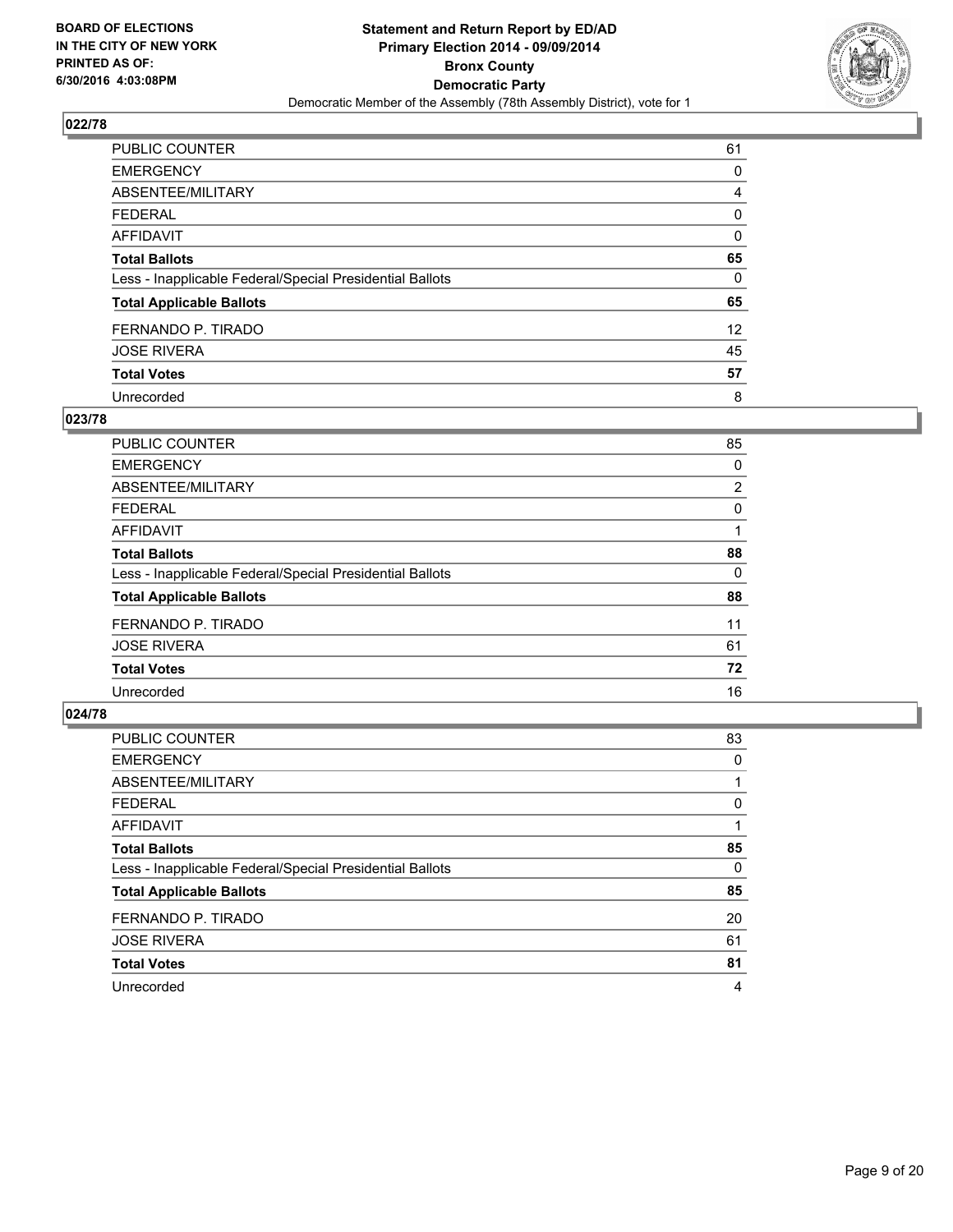

| <b>PUBLIC COUNTER</b>                                    | 28 |
|----------------------------------------------------------|----|
| <b>EMERGENCY</b>                                         | 0  |
| ABSENTEE/MILITARY                                        | 0  |
| <b>FEDERAL</b>                                           | 0  |
| <b>AFFIDAVIT</b>                                         |    |
| <b>Total Ballots</b>                                     | 29 |
| Less - Inapplicable Federal/Special Presidential Ballots | 0  |
| <b>Total Applicable Ballots</b>                          | 29 |
| FERNANDO P. TIRADO                                       | 3  |
| <b>JOSE RIVERA</b>                                       | 25 |
| <b>Total Votes</b>                                       | 28 |
| Unrecorded                                               |    |

#### **026/78**

| PUBLIC COUNTER                                           | 42 |
|----------------------------------------------------------|----|
| <b>EMERGENCY</b>                                         | 0  |
| ABSENTEE/MILITARY                                        | 0  |
| <b>FEDERAL</b>                                           | 0  |
| <b>AFFIDAVIT</b>                                         | 0  |
| <b>Total Ballots</b>                                     | 42 |
| Less - Inapplicable Federal/Special Presidential Ballots | 0  |
| <b>Total Applicable Ballots</b>                          | 42 |
| FERNANDO P. TIRADO                                       | 7  |
| <b>JOSE RIVERA</b>                                       | 34 |
| <b>Total Votes</b>                                       | 41 |
| Unrecorded                                               |    |
|                                                          |    |

| PUBLIC COUNTER                                           | 33 |
|----------------------------------------------------------|----|
| <b>EMERGENCY</b>                                         | 0  |
| ABSENTEE/MILITARY                                        |    |
| <b>FEDERAL</b>                                           | 0  |
| <b>AFFIDAVIT</b>                                         | 0  |
| <b>Total Ballots</b>                                     | 34 |
| Less - Inapplicable Federal/Special Presidential Ballots | 0  |
| <b>Total Applicable Ballots</b>                          | 34 |
| FERNANDO P. TIRADO                                       | 8  |
| <b>JOSE RIVERA</b>                                       | 23 |
| <b>Total Votes</b>                                       | 31 |
| Unrecorded                                               | 3  |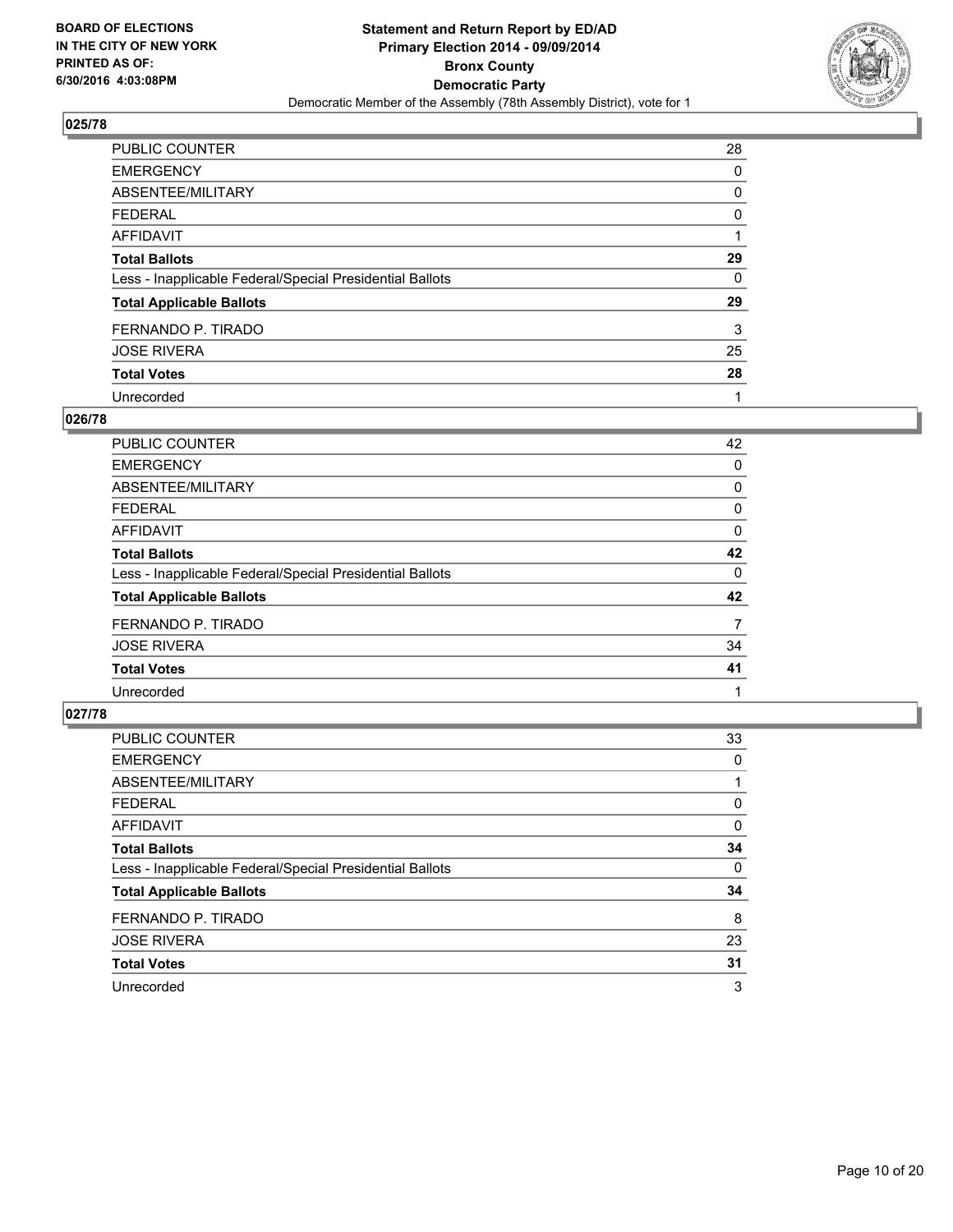

| PUBLIC COUNTER                                           | 75 |
|----------------------------------------------------------|----|
| <b>EMERGENCY</b>                                         | 0  |
| ABSENTEE/MILITARY                                        |    |
| <b>FEDERAL</b>                                           | 0  |
| <b>AFFIDAVIT</b>                                         | 0  |
| <b>Total Ballots</b>                                     | 76 |
| Less - Inapplicable Federal/Special Presidential Ballots | 0  |
| <b>Total Applicable Ballots</b>                          | 76 |
| FERNANDO P. TIRADO                                       | 18 |
| <b>JOSE RIVERA</b>                                       | 54 |
| <b>Total Votes</b>                                       | 72 |
| Unrecorded                                               | 4  |

#### **029/78**

| PUBLIC COUNTER                                           | 47 |
|----------------------------------------------------------|----|
| <b>EMERGENCY</b>                                         | 0  |
| ABSENTEE/MILITARY                                        | 3  |
| <b>FEDERAL</b>                                           | 0  |
| <b>AFFIDAVIT</b>                                         | 2  |
| <b>Total Ballots</b>                                     | 52 |
| Less - Inapplicable Federal/Special Presidential Ballots | 0  |
| <b>Total Applicable Ballots</b>                          | 52 |
| FERNANDO P. TIRADO                                       | 12 |
| <b>JOSE RIVERA</b>                                       | 36 |
| <b>Total Votes</b>                                       | 48 |
| Unrecorded                                               | 4  |
|                                                          |    |

| PUBLIC COUNTER                                           | 67             |
|----------------------------------------------------------|----------------|
| <b>EMERGENCY</b>                                         | 0              |
| ABSENTEE/MILITARY                                        | $\overline{2}$ |
| <b>FEDERAL</b>                                           | 0              |
| <b>AFFIDAVIT</b>                                         | 0              |
| <b>Total Ballots</b>                                     | 69             |
| Less - Inapplicable Federal/Special Presidential Ballots | 0              |
| <b>Total Applicable Ballots</b>                          | 69             |
| FERNANDO P. TIRADO                                       | 24             |
| <b>JOSE RIVERA</b>                                       | 40             |
| <b>Total Votes</b>                                       | 64             |
| Unrecorded                                               | 5              |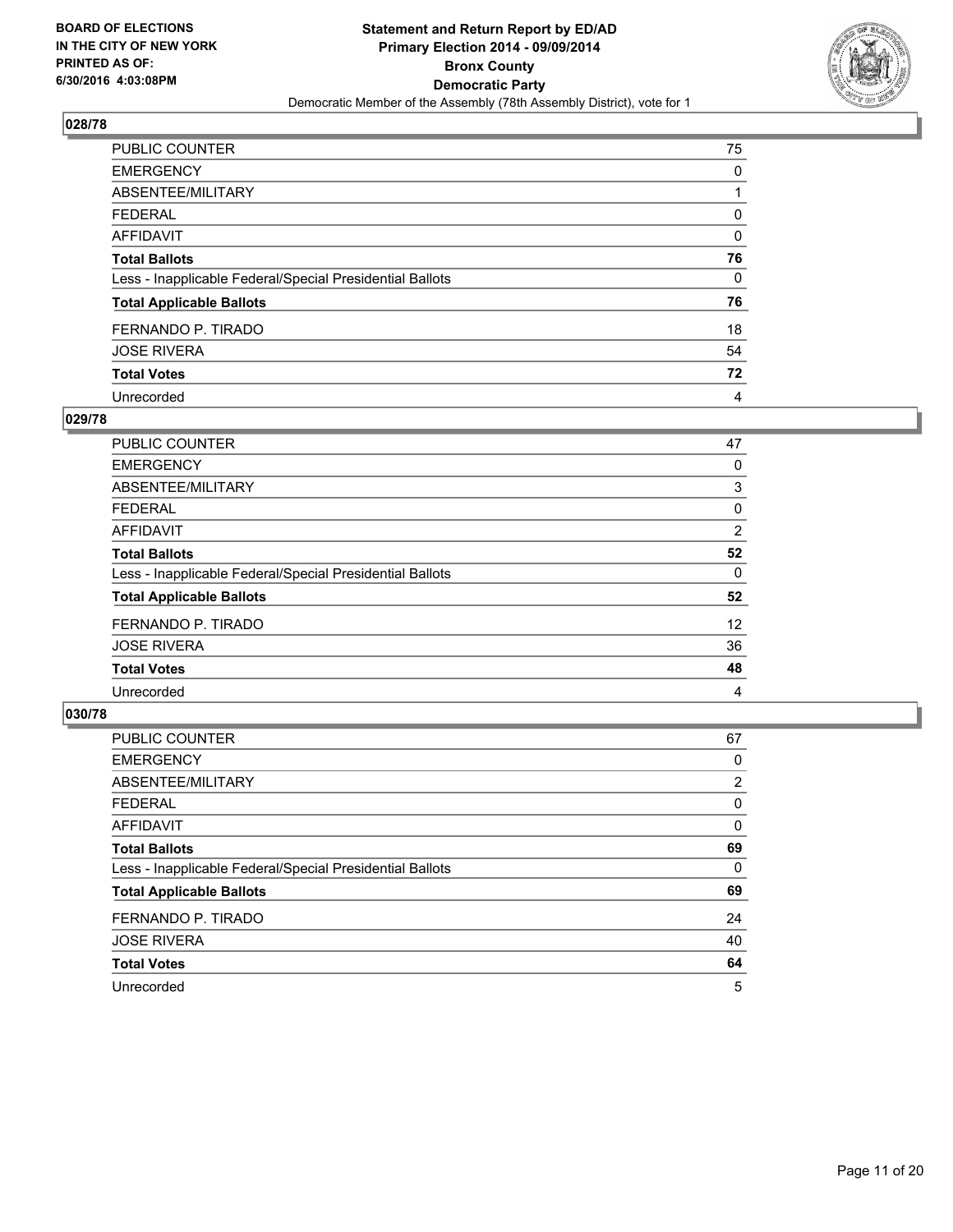

| PUBLIC COUNTER                                           | 45                |
|----------------------------------------------------------|-------------------|
| <b>EMERGENCY</b>                                         | 0                 |
| ABSENTEE/MILITARY                                        |                   |
| <b>FEDERAL</b>                                           | 0                 |
| <b>AFFIDAVIT</b>                                         |                   |
| <b>Total Ballots</b>                                     | 47                |
| Less - Inapplicable Federal/Special Presidential Ballots | 0                 |
| <b>Total Applicable Ballots</b>                          | 47                |
| FERNANDO P. TIRADO                                       | $12 \overline{ }$ |
| <b>JOSE RIVERA</b>                                       | 34                |
| UNATTRIBUTABLE WRITE-IN (WRITE-IN)                       |                   |
| <b>Total Votes</b>                                       | 47                |

## **032/78**

| <b>PUBLIC COUNTER</b>                                    | 78 |
|----------------------------------------------------------|----|
| <b>EMERGENCY</b>                                         | 0  |
| ABSENTEE/MILITARY                                        |    |
| <b>FEDERAL</b>                                           | 0  |
| AFFIDAVIT                                                |    |
| <b>Total Ballots</b>                                     | 80 |
| Less - Inapplicable Federal/Special Presidential Ballots | 0  |
| <b>Total Applicable Ballots</b>                          | 80 |
| FERNANDO P. TIRADO                                       | 27 |
| <b>JOSE RIVERA</b>                                       | 45 |
| UNATTRIBUTABLE WRITE-IN (WRITE-IN)                       | 2  |
| <b>Total Votes</b>                                       | 74 |
| Unrecorded                                               | 6  |

| <b>PUBLIC COUNTER</b>                                    | 53 |
|----------------------------------------------------------|----|
| <b>EMERGENCY</b>                                         | 0  |
| ABSENTEE/MILITARY                                        | 3  |
| <b>FEDERAL</b>                                           | 0  |
| AFFIDAVIT                                                | 0  |
| <b>Total Ballots</b>                                     | 56 |
| Less - Inapplicable Federal/Special Presidential Ballots | 0  |
| <b>Total Applicable Ballots</b>                          | 56 |
| FERNANDO P. TIRADO                                       | 29 |
| <b>JOSE RIVERA</b>                                       | 25 |
| JOSE RIVERA (WRITE-IN)                                   | 1  |
| <b>Total Votes</b>                                       | 55 |
| Unrecorded                                               | 1  |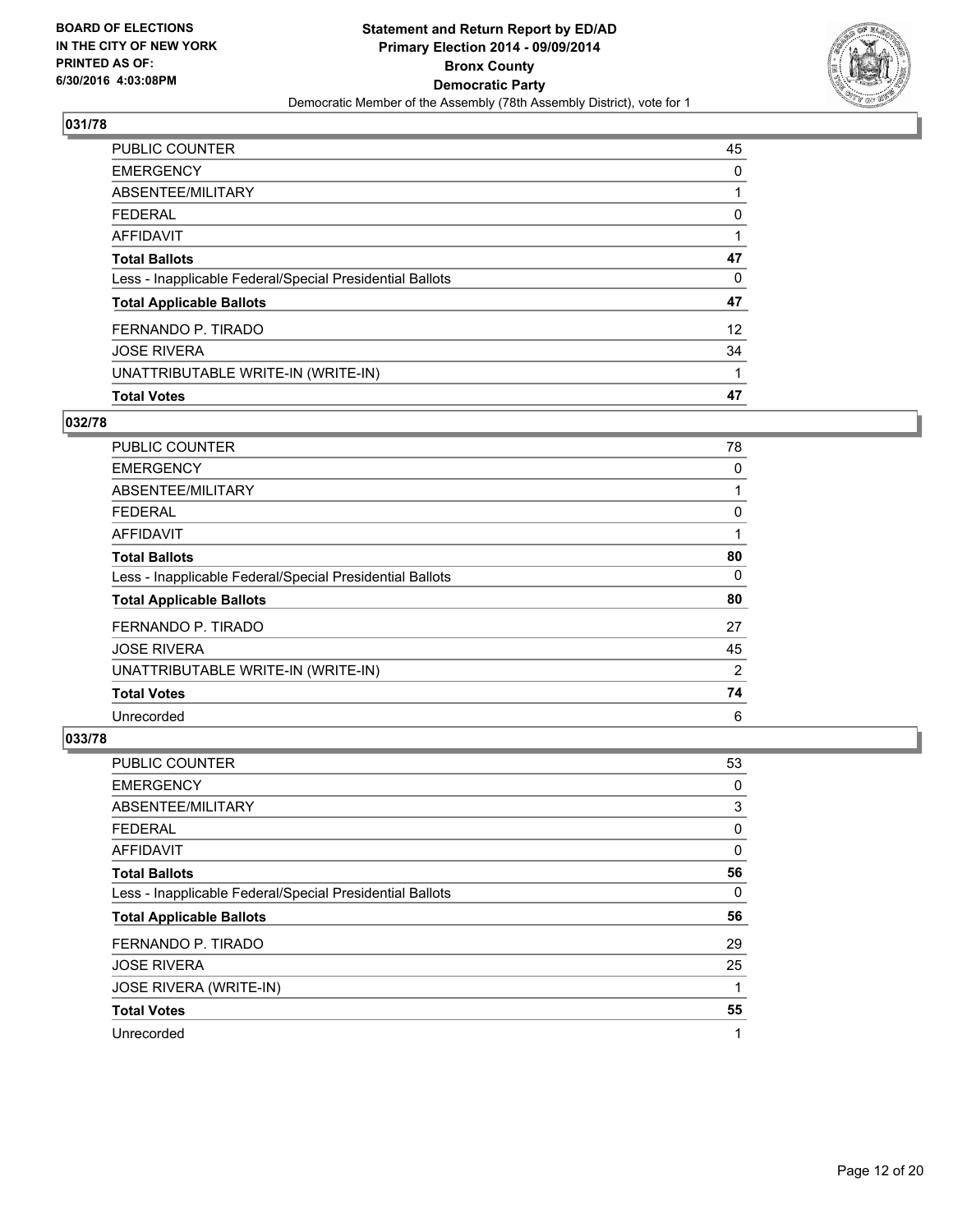

| <b>PUBLIC COUNTER</b>                                    | 43             |
|----------------------------------------------------------|----------------|
| <b>EMERGENCY</b>                                         | 0              |
| ABSENTEE/MILITARY                                        | $\overline{2}$ |
| <b>FEDERAL</b>                                           | 0              |
| <b>AFFIDAVIT</b>                                         | 2              |
| <b>Total Ballots</b>                                     | 47             |
| Less - Inapplicable Federal/Special Presidential Ballots | 0              |
| <b>Total Applicable Ballots</b>                          | 47             |
| FERNANDO P. TIRADO                                       | 11             |
| <b>JOSE RIVERA</b>                                       | 31             |
| <b>Total Votes</b>                                       | 42             |
| Unrecorded                                               | 5              |

#### **035/78**

| PUBLIC COUNTER                                           | 14 |
|----------------------------------------------------------|----|
| <b>EMERGENCY</b>                                         | 0  |
| ABSENTEE/MILITARY                                        | 0  |
| <b>FEDERAL</b>                                           | 0  |
| <b>AFFIDAVIT</b>                                         | 0  |
| <b>Total Ballots</b>                                     | 14 |
| Less - Inapplicable Federal/Special Presidential Ballots | 0  |
| <b>Total Applicable Ballots</b>                          | 14 |
| FERNANDO P. TIRADO                                       | 5  |
| <b>JOSE RIVERA</b>                                       | 6  |
| <b>Total Votes</b>                                       | 11 |
| Unrecorded                                               | 3  |
|                                                          |    |

| <b>PUBLIC COUNTER</b>                                    | 47 |
|----------------------------------------------------------|----|
| <b>EMERGENCY</b>                                         | 0  |
| ABSENTEE/MILITARY                                        |    |
| <b>FEDERAL</b>                                           | 0  |
| AFFIDAVIT                                                | 0  |
| <b>Total Ballots</b>                                     | 48 |
| Less - Inapplicable Federal/Special Presidential Ballots | 0  |
| <b>Total Applicable Ballots</b>                          | 48 |
| FERNANDO P. TIRADO                                       | 17 |
| <b>JOSE RIVERA</b>                                       | 24 |
| UNATTRIBUTABLE WRITE-IN (WRITE-IN)                       | 1  |
| <b>Total Votes</b>                                       | 42 |
| Unrecorded                                               | 6  |
| 037/78 COMBINED into: 007/78                             |    |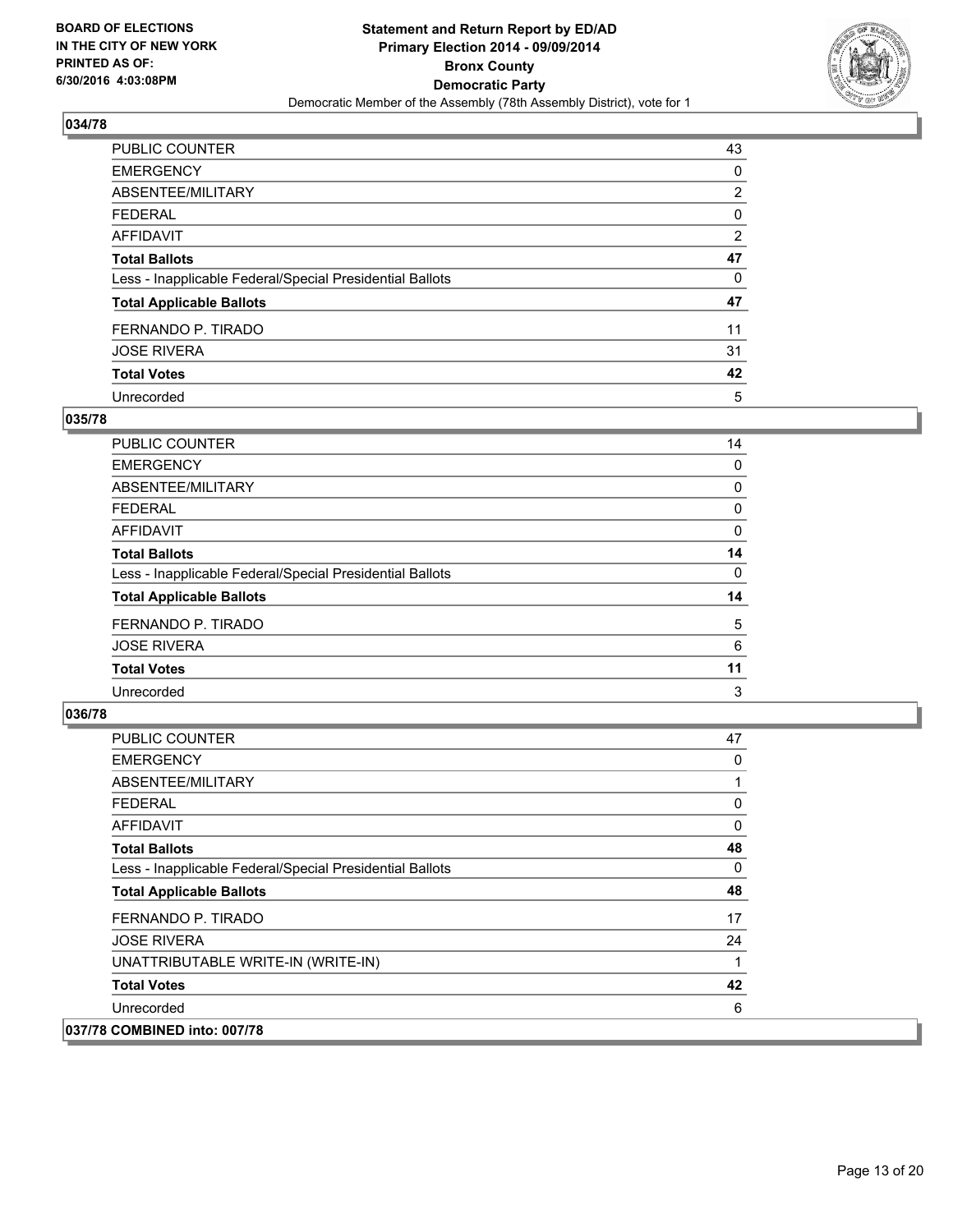

| <b>PUBLIC COUNTER</b>                                    | 79 |
|----------------------------------------------------------|----|
| <b>EMERGENCY</b>                                         | 0  |
| ABSENTEE/MILITARY                                        | 4  |
| <b>FEDERAL</b>                                           | 0  |
| AFFIDAVIT                                                | 2  |
| <b>Total Ballots</b>                                     | 85 |
| Less - Inapplicable Federal/Special Presidential Ballots | 0  |
| <b>Total Applicable Ballots</b>                          | 85 |
| FERNANDO P. TIRADO                                       | 22 |
| <b>JOSE RIVERA</b>                                       | 56 |
| ANTHONY SPINGER (WRITE-IN)                               |    |
| <b>Total Votes</b>                                       | 79 |
| Unrecorded                                               | 6  |

# **039/78**

| <b>PUBLIC COUNTER</b>                                    | 16             |
|----------------------------------------------------------|----------------|
| <b>EMERGENCY</b>                                         | 0              |
| ABSENTEE/MILITARY                                        | 2              |
| FEDERAL                                                  | 0              |
| AFFIDAVIT                                                | 0              |
| <b>Total Ballots</b>                                     | 18             |
| Less - Inapplicable Federal/Special Presidential Ballots | 0              |
| <b>Total Applicable Ballots</b>                          | 18             |
| FERNANDO P. TIRADO                                       | 5              |
| <b>JOSE RIVERA</b>                                       | 11             |
| <b>Total Votes</b>                                       | 16             |
| Unrecorded                                               | $\overline{2}$ |

| <b>PUBLIC COUNTER</b>                                    | 121 |
|----------------------------------------------------------|-----|
| <b>EMERGENCY</b>                                         | 0   |
| ABSENTEE/MILITARY                                        | 2   |
| <b>FEDERAL</b>                                           | 0   |
| AFFIDAVIT                                                |     |
| <b>Total Ballots</b>                                     | 124 |
| Less - Inapplicable Federal/Special Presidential Ballots | 0   |
| <b>Total Applicable Ballots</b>                          | 124 |
| FERNANDO P. TIRADO                                       | 20  |
| <b>JOSE RIVERA</b>                                       | 90  |
| <b>Total Votes</b>                                       | 110 |
| Unrecorded                                               | 14  |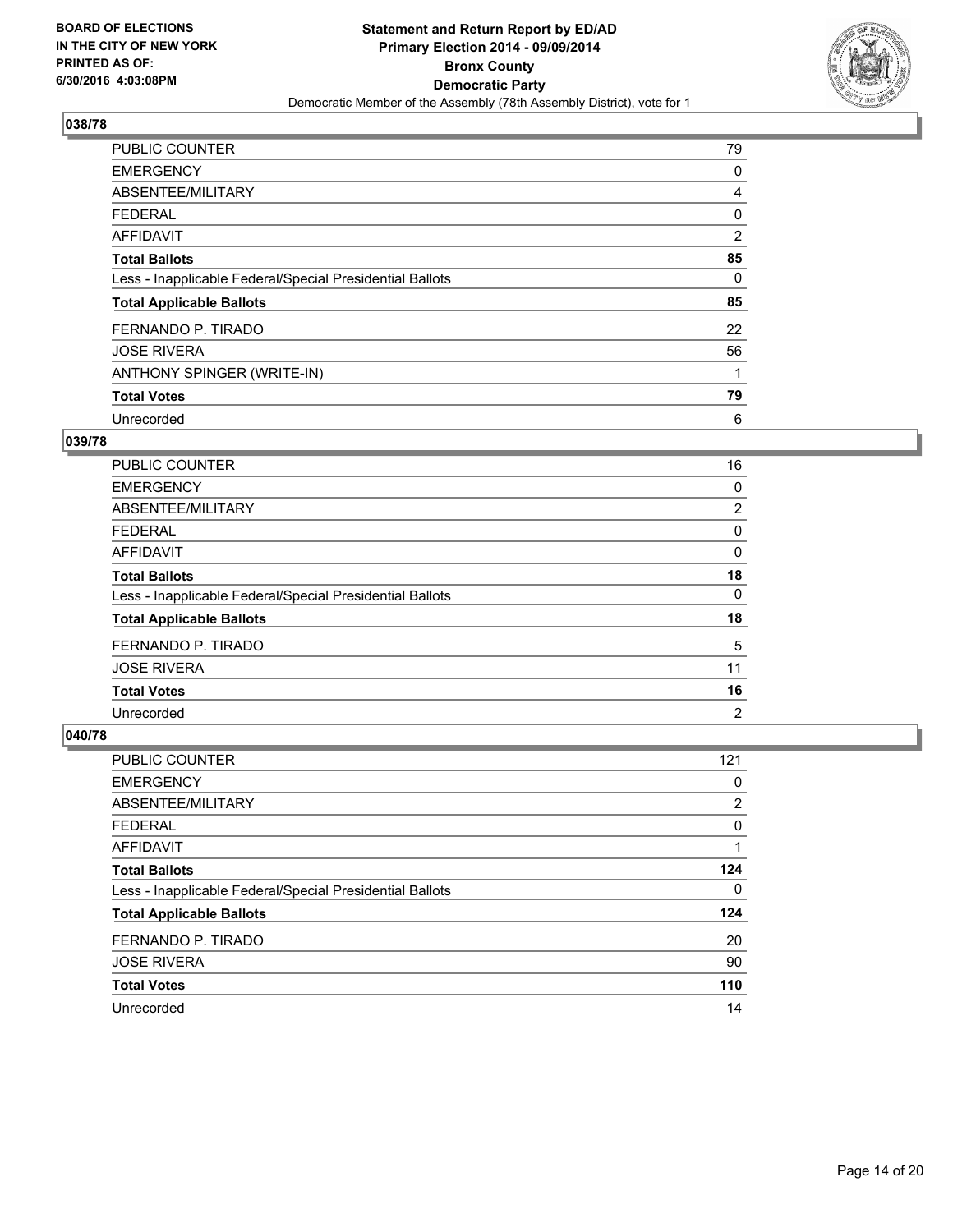

| PUBLIC COUNTER                                           | 104 |
|----------------------------------------------------------|-----|
| <b>EMERGENCY</b>                                         | 0   |
| ABSENTEE/MILITARY                                        | 5   |
| <b>FEDERAL</b>                                           | 0   |
| <b>AFFIDAVIT</b>                                         |     |
| <b>Total Ballots</b>                                     | 110 |
| Less - Inapplicable Federal/Special Presidential Ballots | 0   |
| <b>Total Applicable Ballots</b>                          | 110 |
| FERNANDO P. TIRADO                                       | 36  |
| <b>JOSE RIVERA</b>                                       | 62  |
| <b>Total Votes</b>                                       | 98  |
| Unrecorded                                               | 12  |

## **042/78**

| PUBLIC COUNTER                                           | 0            |
|----------------------------------------------------------|--------------|
| <b>EMERGENCY</b>                                         | 0            |
| <b>ABSENTEE/MILITARY</b>                                 | 0            |
| <b>FEDERAL</b>                                           | 0            |
| <b>AFFIDAVIT</b>                                         | 0            |
| <b>Total Ballots</b>                                     | 0            |
| Less - Inapplicable Federal/Special Presidential Ballots | $\Omega$     |
| <b>Total Applicable Ballots</b>                          | 0            |
| FERNANDO P. TIRADO                                       | 0            |
| <b>JOSE RIVERA</b>                                       | 0            |
| <b>Total Votes</b>                                       | $\mathbf{0}$ |
|                                                          |              |

| <b>PUBLIC COUNTER</b>                                    | 29 |
|----------------------------------------------------------|----|
| <b>EMERGENCY</b>                                         | 0  |
| ABSENTEE/MILITARY                                        | 1  |
| <b>FEDERAL</b>                                           | 0  |
| AFFIDAVIT                                                | 2  |
| <b>Total Ballots</b>                                     | 32 |
| Less - Inapplicable Federal/Special Presidential Ballots | 0  |
| <b>Total Applicable Ballots</b>                          | 32 |
| FERNANDO P. TIRADO                                       | 4  |
| <b>JOSE RIVERA</b>                                       | 20 |
| ADRIANO ESPAILLAT (WRITE-IN)                             | 1  |
| <b>Total Votes</b>                                       | 25 |
| Unrecorded                                               | 7  |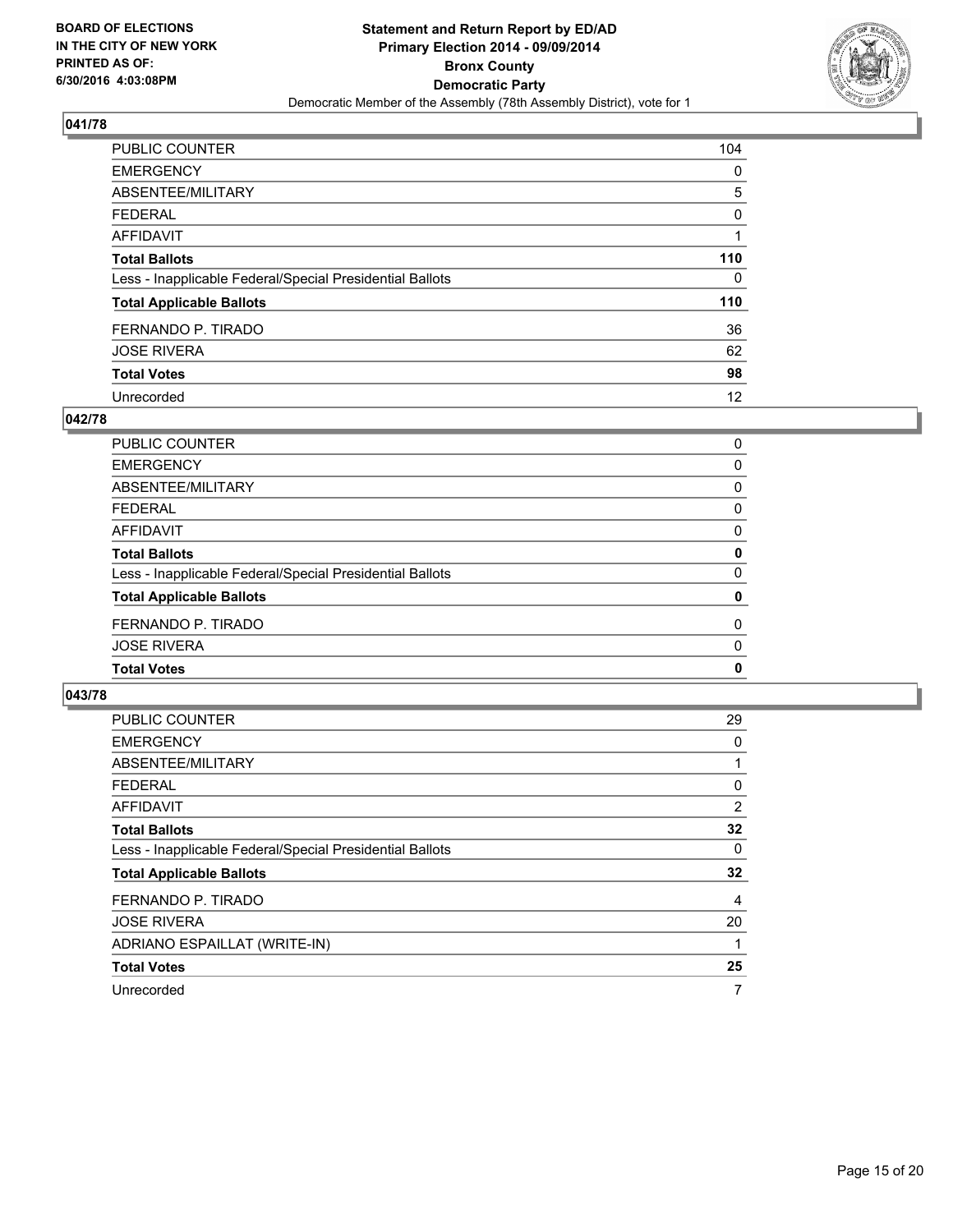

| PUBLIC COUNTER                                           | 74 |
|----------------------------------------------------------|----|
| <b>EMERGENCY</b>                                         | 0  |
| ABSENTEE/MILITARY                                        | 2  |
| <b>FEDERAL</b>                                           | 0  |
| <b>AFFIDAVIT</b>                                         | 0  |
| <b>Total Ballots</b>                                     | 76 |
| Less - Inapplicable Federal/Special Presidential Ballots | 0  |
| <b>Total Applicable Ballots</b>                          | 76 |
| FERNANDO P. TIRADO                                       | 13 |
| <b>JOSE RIVERA</b>                                       | 45 |
| <b>Total Votes</b>                                       | 58 |
| Unrecorded                                               | 18 |

#### **045/78**

| <b>PUBLIC COUNTER</b>                                    | 104 |
|----------------------------------------------------------|-----|
| <b>EMERGENCY</b>                                         | 0   |
| ABSENTEE/MILITARY                                        | 3   |
| <b>FEDERAL</b>                                           | 0   |
| AFFIDAVIT                                                | 0   |
| <b>Total Ballots</b>                                     | 107 |
| Less - Inapplicable Federal/Special Presidential Ballots | 0   |
| <b>Total Applicable Ballots</b>                          | 107 |
| FERNANDO P. TIRADO                                       | 15  |
| <b>JOSE RIVERA</b>                                       | 85  |
| <b>Total Votes</b>                                       | 100 |
| Unrecorded                                               | 7   |

| <b>PUBLIC COUNTER</b>                                    | 93 |
|----------------------------------------------------------|----|
| <b>EMERGENCY</b>                                         | 0  |
| ABSENTEE/MILITARY                                        | 1  |
| <b>FEDERAL</b>                                           | 0  |
| <b>AFFIDAVIT</b>                                         | 2  |
| <b>Total Ballots</b>                                     | 96 |
| Less - Inapplicable Federal/Special Presidential Ballots | 0  |
| <b>Total Applicable Ballots</b>                          | 96 |
| FERNANDO P. TIRADO                                       | 16 |
| <b>JOSE RIVERA</b>                                       | 57 |
| UNATTRIBUTABLE WRITE-IN (WRITE-IN)                       | 1  |
| <b>Total Votes</b>                                       | 74 |
| Unrecorded                                               | 22 |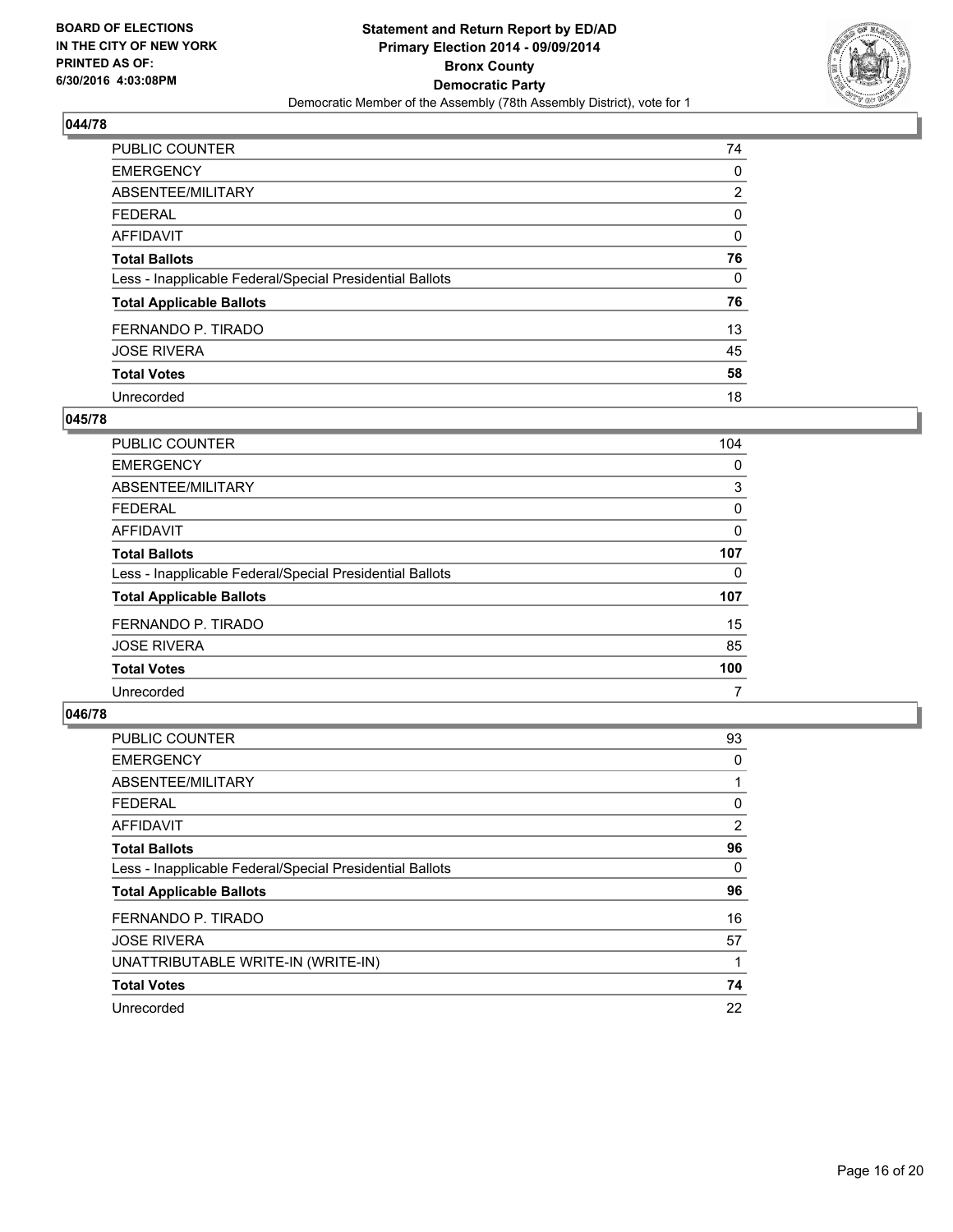

| PUBLIC COUNTER                                           | 41             |
|----------------------------------------------------------|----------------|
| <b>EMERGENCY</b>                                         | 0              |
| ABSENTEE/MILITARY                                        | 5              |
| <b>FEDERAL</b>                                           | 0              |
| <b>AFFIDAVIT</b>                                         | $\overline{2}$ |
| <b>Total Ballots</b>                                     | 48             |
| Less - Inapplicable Federal/Special Presidential Ballots | 0              |
| <b>Total Applicable Ballots</b>                          | 48             |
| FERNANDO P. TIRADO                                       | 14             |
| <b>JOSE RIVERA</b>                                       | 30             |
| <b>Total Votes</b>                                       | 44             |
| Unrecorded                                               | 4              |

#### **048/78**

| <b>PUBLIC COUNTER</b>                                    | 153 |
|----------------------------------------------------------|-----|
| <b>EMERGENCY</b>                                         | 0   |
| ABSENTEE/MILITARY                                        | 0   |
| FEDERAL                                                  | 0   |
| AFFIDAVIT                                                | 0   |
| <b>Total Ballots</b>                                     | 153 |
| Less - Inapplicable Federal/Special Presidential Ballots | 0   |
| <b>Total Applicable Ballots</b>                          | 153 |
| FERNANDO P. TIRADO                                       | 29  |
| <b>JOSE RIVERA</b>                                       | 98  |
| <b>Total Votes</b>                                       | 127 |
| Unrecorded                                               | 26  |

| PUBLIC COUNTER                                           | 89             |
|----------------------------------------------------------|----------------|
| <b>EMERGENCY</b>                                         | 0              |
| ABSENTEE/MILITARY                                        | 5              |
| <b>FEDERAL</b>                                           | 0              |
| <b>AFFIDAVIT</b>                                         | $\overline{2}$ |
| <b>Total Ballots</b>                                     | 96             |
| Less - Inapplicable Federal/Special Presidential Ballots | 0              |
| <b>Total Applicable Ballots</b>                          | 96             |
| FERNANDO P. TIRADO                                       | 17             |
| <b>JOSE RIVERA</b>                                       | 67             |
| <b>Total Votes</b>                                       | 84             |
| Unrecorded                                               | 12             |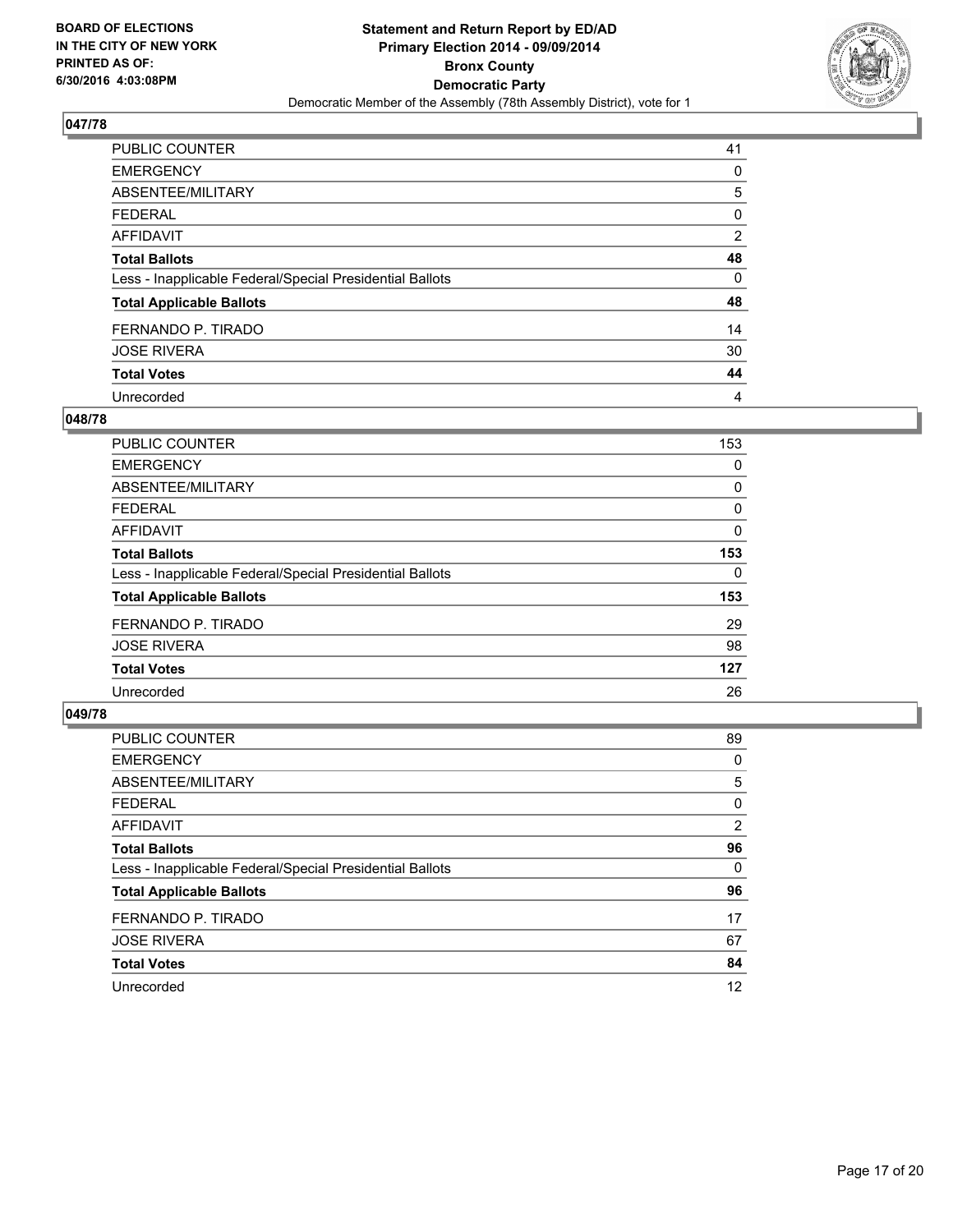

| PUBLIC COUNTER                                           | 91             |
|----------------------------------------------------------|----------------|
| <b>EMERGENCY</b>                                         | 0              |
| ABSENTEE/MILITARY                                        |                |
| <b>FEDERAL</b>                                           | 0              |
| <b>AFFIDAVIT</b>                                         | $\overline{2}$ |
| <b>Total Ballots</b>                                     | 100            |
| Less - Inapplicable Federal/Special Presidential Ballots | 0              |
| <b>Total Applicable Ballots</b>                          | 100            |
| FERNANDO P. TIRADO                                       | 16             |
| <b>JOSE RIVERA</b>                                       | 78             |
| <b>Total Votes</b>                                       | 94             |
| Unrecorded                                               | 6              |

#### **051/78**

| PUBLIC COUNTER                                           | 92 |
|----------------------------------------------------------|----|
| <b>EMERGENCY</b>                                         | 0  |
| ABSENTEE/MILITARY                                        | 0  |
| <b>FEDERAL</b>                                           | 0  |
| AFFIDAVIT                                                | 2  |
| <b>Total Ballots</b>                                     | 94 |
| Less - Inapplicable Federal/Special Presidential Ballots | 0  |
| <b>Total Applicable Ballots</b>                          | 94 |
| FERNANDO P. TIRADO                                       | 10 |
| <b>JOSE RIVERA</b>                                       | 67 |
| LINDO BELLO (WRITE-IN)                                   | 1  |
| <b>Total Votes</b>                                       | 78 |
| Unrecorded                                               | 16 |

| PUBLIC COUNTER                                           | 53 |
|----------------------------------------------------------|----|
| <b>EMERGENCY</b>                                         | 0  |
| ABSENTEE/MILITARY                                        | 19 |
| <b>FEDERAL</b>                                           | 0  |
| AFFIDAVIT                                                | 0  |
| <b>Total Ballots</b>                                     | 72 |
| Less - Inapplicable Federal/Special Presidential Ballots | 0  |
| <b>Total Applicable Ballots</b>                          | 72 |
| FERNANDO P. TIRADO                                       | 8  |
| <b>JOSE RIVERA</b>                                       | 57 |
| <b>Total Votes</b>                                       | 65 |
| Unrecorded                                               | 7  |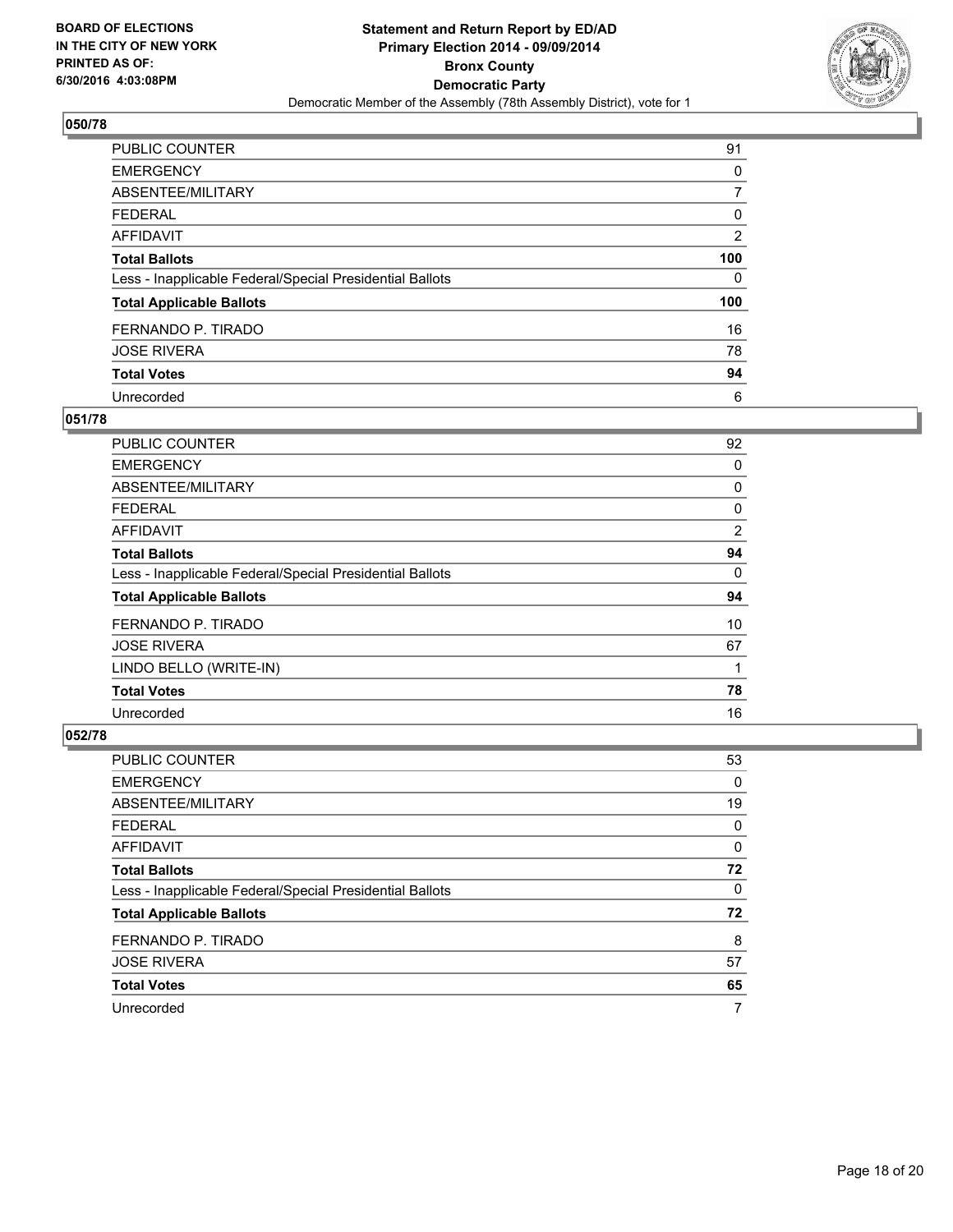

| PUBLIC COUNTER                                           | 49 |
|----------------------------------------------------------|----|
| <b>EMERGENCY</b>                                         | 0  |
| ABSENTEE/MILITARY                                        |    |
| <b>FEDERAL</b>                                           | 0  |
| <b>AFFIDAVIT</b>                                         | 0  |
| <b>Total Ballots</b>                                     | 50 |
| Less - Inapplicable Federal/Special Presidential Ballots | 0  |
| <b>Total Applicable Ballots</b>                          | 50 |
| FERNANDO P. TIRADO                                       | 8  |
| <b>JOSE RIVERA</b>                                       | 36 |
| <b>Total Votes</b>                                       | 44 |
| Unrecorded                                               | 6  |

#### **054/78**

| PUBLIC COUNTER                                           | 41 |
|----------------------------------------------------------|----|
| <b>EMERGENCY</b>                                         | 0  |
| ABSENTEE/MILITARY                                        |    |
| <b>FEDERAL</b>                                           | 0  |
| AFFIDAVIT                                                | 0  |
| <b>Total Ballots</b>                                     | 42 |
| Less - Inapplicable Federal/Special Presidential Ballots | 0  |
| <b>Total Applicable Ballots</b>                          | 42 |
| FERNANDO P. TIRADO                                       | 9  |
| <b>JOSE RIVERA</b>                                       | 21 |
| <b>Total Votes</b>                                       | 30 |
| Unrecorded                                               | 12 |
|                                                          |    |

#### **055/78 COMBINED into: 042/78**

**056/78** 

| <b>PUBLIC COUNTER</b>                                    | 0        |
|----------------------------------------------------------|----------|
| <b>EMERGENCY</b>                                         | 0        |
| ABSENTEE/MILITARY                                        | 0        |
| <b>FEDERAL</b>                                           | 0        |
| AFFIDAVIT                                                | 0        |
| <b>Total Ballots</b>                                     | 0        |
| Less - Inapplicable Federal/Special Presidential Ballots | 0        |
| <b>Total Applicable Ballots</b>                          | 0        |
| FERNANDO P. TIRADO                                       | $\Omega$ |
| <b>JOSE RIVERA</b>                                       | 0        |
| <b>Total Votes</b>                                       | 0        |
| 057/78 COMBINED into: 003/78                             |          |

**058/78 COMBINED into: 007/78**